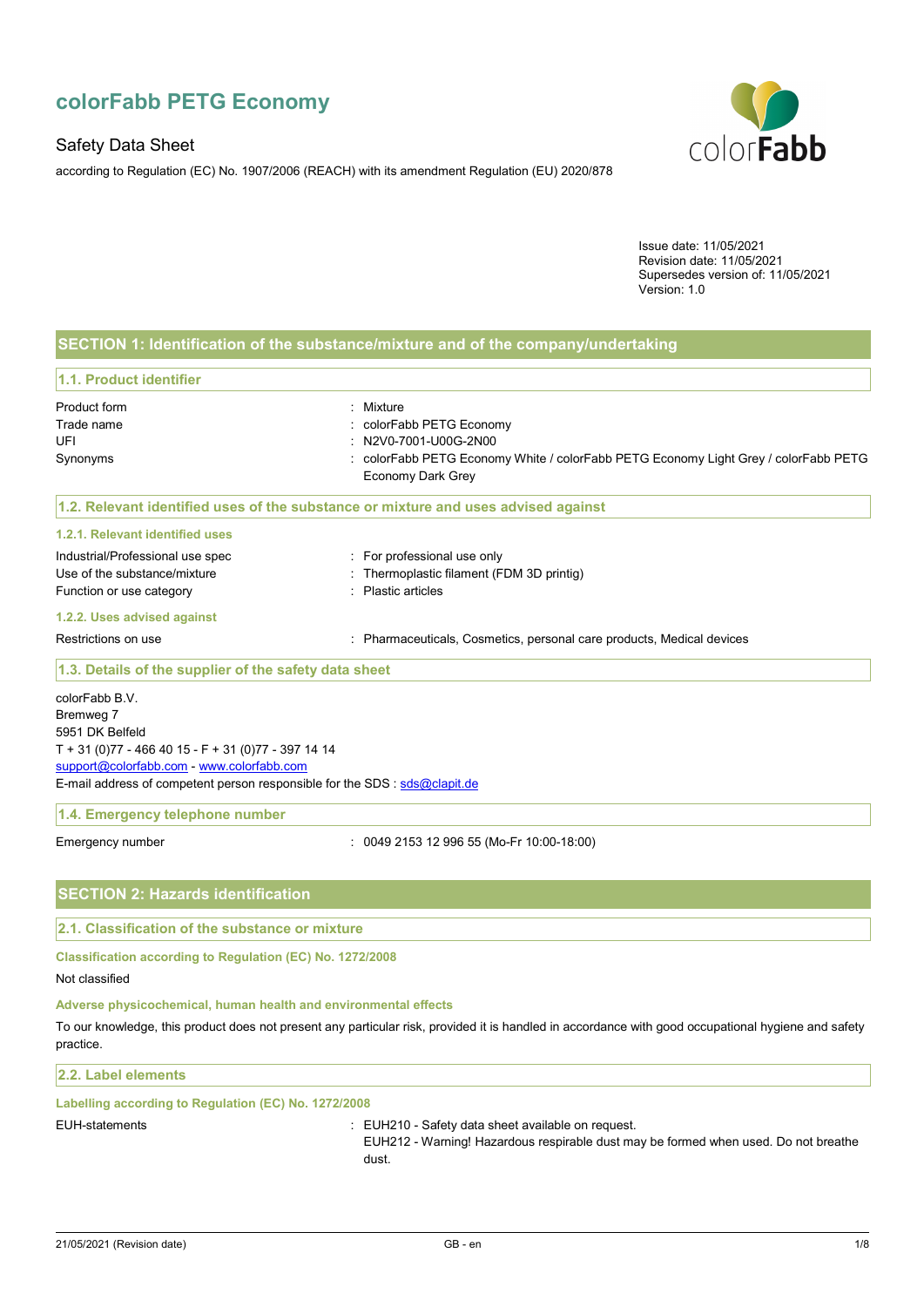## **2.3. Other hazards**

The mixture does not contain substance(s) included in the list established in accordance with Article 59(1) of REACH for having endocrine disrupting properties, or is not identified as having endocrine disrupting properties in accordance with the criteria set out in Commission Delegated Regulation (EU) 2017/2100 or Commission Regulation (EU) 2018/605

## **SECTION 3: Composition/information on ingredients**

#### **3.1. Substances**

#### Not applicable

**3.2. Mixtures** 

| <b>Name</b>                                         | <b>Product identifier</b> | ℀         | <b>Classification according to</b><br><b>Requlation (EC) No. 1272/2008</b> |
|-----------------------------------------------------|---------------------------|-----------|----------------------------------------------------------------------------|
| Titanium dioxide                                    | CAS-No.: 13463-67-7       | $1 - 2.5$ | Carc. 2. H351                                                              |
| substance with national workplace exposure limit(s) | EC-No.: 236-675-5         |           |                                                                            |
| (GB)                                                | EC Index-No.: 022-006-002 |           |                                                                            |
| Full text of H-statements: see section 16           |                           |           |                                                                            |

| <b>SECTION 4: First aid measures</b>   |                                                                  |  |  |
|----------------------------------------|------------------------------------------------------------------|--|--|
| 4.1. Description of first aid measures |                                                                  |  |  |
| First-aid measures general             | : Get medical advice/attention if you feel unwell.               |  |  |
| First-aid measures after inhalation    | : Remove person to fresh air and keep comfortable for breathing. |  |  |
| First-aid measures after skin contact  | : Wash skin with plenty of water.                                |  |  |
| First-aid measures after eye contact   | : Rinse eyes with water as a precaution.                         |  |  |
| First-aid measures after ingestion     | : Call a poison center or a doctor if you feel unwell.           |  |  |

## **4.2. Most important symptoms and effects, both acute and delayed**

No additional information available

#### **4.3. Indication of any immediate medical attention and special treatment needed**

Treat symptomatically.

| <b>SECTION 5: Firefighting measures</b>                    |                                                                                                                                             |  |
|------------------------------------------------------------|---------------------------------------------------------------------------------------------------------------------------------------------|--|
| 5.1. Extinguishing media                                   |                                                                                                                                             |  |
| Suitable extinguishing media                               | : Water spray. Dry powder. Foam.                                                                                                            |  |
| Unsuitable extinguishing media                             | : Do not use a heavy water stream.                                                                                                          |  |
| 5.2. Special hazards arising from the substance or mixture |                                                                                                                                             |  |
| Hazardous decomposition products in case of fire           | : Toxic fumes may be released.                                                                                                              |  |
| 5.3. Advice for firefighters                               |                                                                                                                                             |  |
| Protection during firefighting                             | : Do not attempt to take action without suitable protective equipment. Self-contained<br>breathing apparatus. Complete protective clothing. |  |

| <b>SECTION 6: Accidental release measures</b> |                                                                                                                                                                |  |
|-----------------------------------------------|----------------------------------------------------------------------------------------------------------------------------------------------------------------|--|
|                                               | 6.1. Personal precautions, protective equipment and emergency procedures                                                                                       |  |
| 6.1.1. For non-emergency personnel            |                                                                                                                                                                |  |
| Emergency procedures                          | Ventilate spillage area.                                                                                                                                       |  |
| 6.1.2. For emergency responders               |                                                                                                                                                                |  |
| Protective equipment                          | : Do not attempt to take action without suitable protective equipment. For further information<br>refer to section 8: "Exposure controls/personal protection". |  |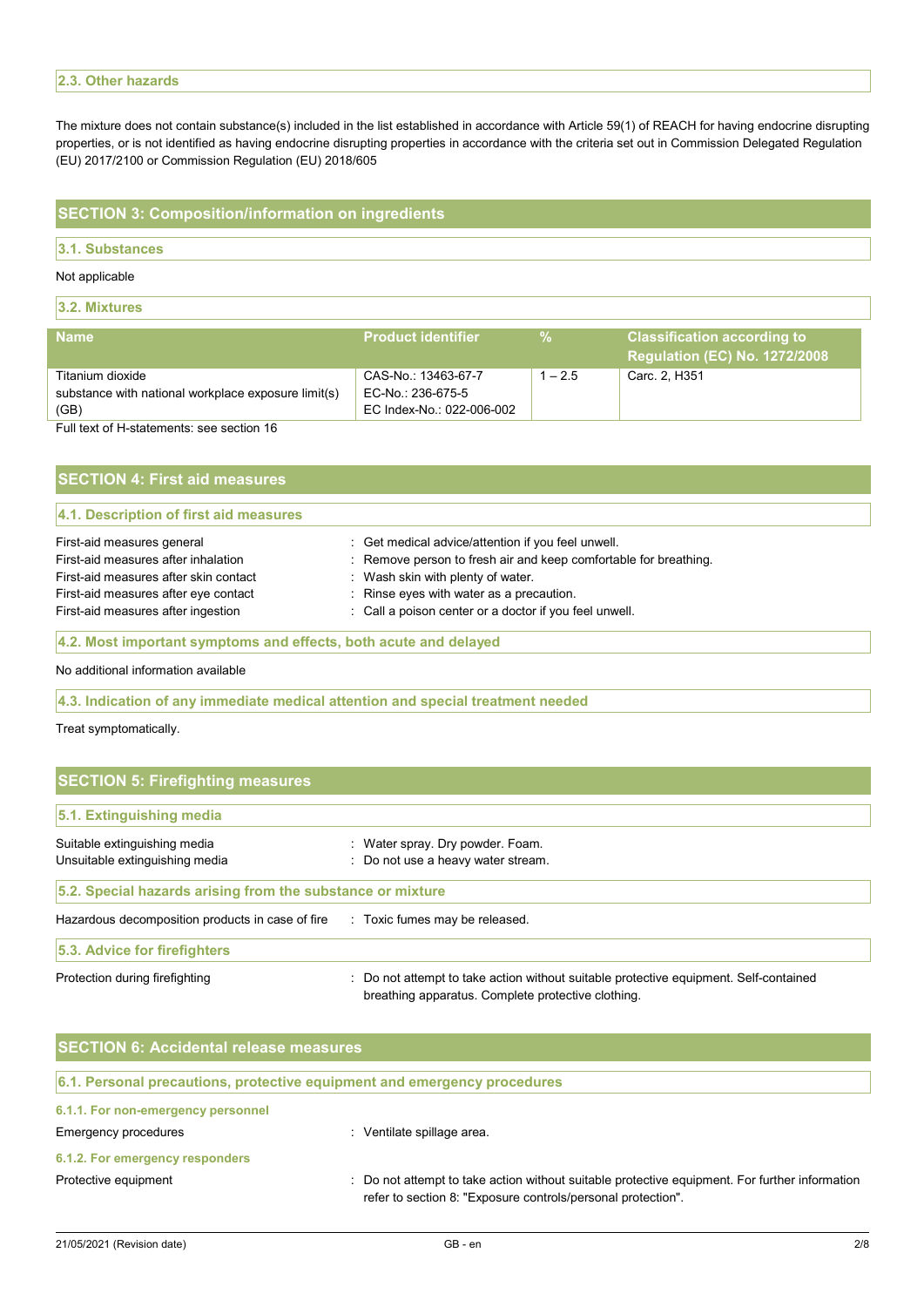# **6.2. Environmental precautions**  Avoid release to the environment. **6.3. Methods and material for containment and cleaning up**  Methods for cleaning up **interpretionally recover the product.** Mechanically recover the product. Other information **intervals and the Contract of Materials** or solid residues at an authorized site.

**6.4. Reference to other sections** 

For further information refer to section 13.

| <b>SECTION 7: Handling and storage</b>                            |                                                                                                                                                                                              |
|-------------------------------------------------------------------|----------------------------------------------------------------------------------------------------------------------------------------------------------------------------------------------|
| 7.1. Precautions for safe handling                                |                                                                                                                                                                                              |
| Precautions for safe handling<br>Hygiene measures                 | : Ensure good ventilation of the work station. Wear personal protective equipment.<br>: Do not eat, drink or smoke when using this product. Always wash hands after handling the<br>product. |
| 7.2. Conditions for safe storage, including any incompatibilities |                                                                                                                                                                                              |

Storage conditions **Storage conditions** : Store in a well-ventilated place. Keep cool.

**7.3. Specific end use(s)** 

Thermoplastic filament (FDM 3D printig).

## **SECTION 8: Exposure controls/personal protection**

#### **8.1. Control parameters**

#### **8.1.1. National occupational exposure and biological limit values**

## **Titanium dioxide (13463-67-7)**

### **United Kingdom - Occupational Exposure Limits**  Local name Titanium dioxide WEL TWA (OEL TWA) [1] 4 mg/m<sup>3</sup> respirable

10 mg/ $m<sup>3</sup>$  total inhalable Regulatory reference **EH40/2005** (Fourth edition, 2020). HSE

**8.1.2. Recommended monitoring procedures** 

No additional information available

**8.1.3. Air contaminants formed** 

No additional information available

### **8.1.4. DNEL and PNEC**

No additional information available

#### **8.1.5. Control banding**

No additional information available

## **8.2. Exposure controls**

#### **8.2.1. Appropriate engineering controls**

## **Appropriate engineering controls:**

Ensure good ventilation of the work station.

#### **8.2.2. Personal protection equipment**

#### **8.2.2.1. Eye and face protection**

**Eye protection:**  Safety glasses

#### **8.2.2.2. Skin protection**

**Skin and body protection:**  Wear suitable protective clothing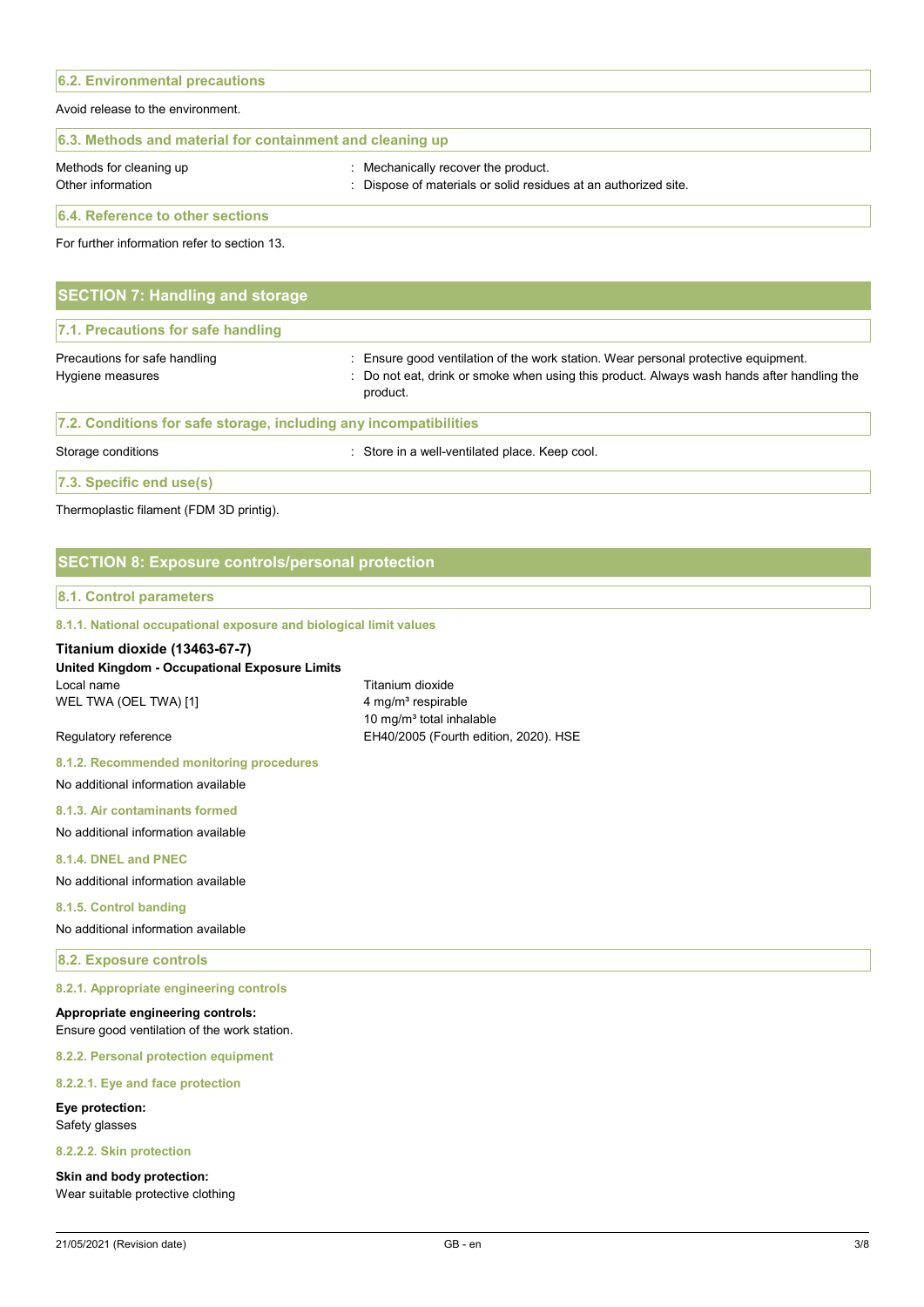## **Hand protection:**

Protective gloves

#### **8.2.2.3. Respiratory protection**

#### **Respiratory protection:**

In case of insufficient ventilation, wear suitable respiratory equipment

**8.2.2.4. Thermal hazards** 

No additional information available

#### **8.2.3. Environmental exposure controls**

#### **Environmental exposure controls:**

Avoid release to the environment.

|  | <b>SECTION 9: Physical and chemical properties</b> |  |
|--|----------------------------------------------------|--|
|  |                                                    |  |

| Physical state                                  | Solid                   |
|-------------------------------------------------|-------------------------|
| Colour                                          | Various.                |
| Appearance                                      | Thermoplastic filament. |
| Odour                                           | characteristic.         |
| Odour threshold                                 | Not available           |
| Melting point                                   | Not available           |
| Freezing point                                  | Not applicable          |
| Boiling point                                   | Not available           |
| Flammability                                    | Non flammable.          |
| <b>Explosive limits</b>                         | Not applicable          |
| Lower explosive limit (LEL)                     | Not applicable          |
| Upper explosive limit (UEL)                     | Not applicable          |
| Flash point                                     | Not applicable          |
| Auto-ignition temperature                       | Not applicable          |
| Decomposition temperature                       | Not available           |
| рH                                              | Not available           |
| pH solution                                     | Not available           |
| Viscosity, kinematic                            | Not applicable          |
| Solubility                                      | Not available           |
| Partition coefficient n-octanol/water (Log Kow) | Not available<br>÷.     |
| Vapour pressure                                 | Not available           |
| Vapour pressure at 50 °C                        | Not available           |
| Density                                         | Not available           |
| Relative density                                | Not available           |
| Relative vapour density at 20 °C                | Not applicable          |
| Particle size                                   | Not available           |
| Particle size distribution                      | Not available           |
| Particle shape                                  | Not available           |
| Particle aspect ratio                           | Not available           |
| Particle aggregation state                      | Not available           |
| Particle agglomeration state                    | Not available           |
| Particle specific surface area                  | Not available           |
| Particle dustiness                              | Not available           |

**9.2. Other information** 

**9.2.1. Information with regard to physical hazard classes** 

No additional information available

**9.2.2. Other safety characteristics** 

No additional information available

## **SECTION 10: Stability and reactivity**

## **10.1. Reactivity**

The product is non-reactive under normal conditions of use, storage and transport.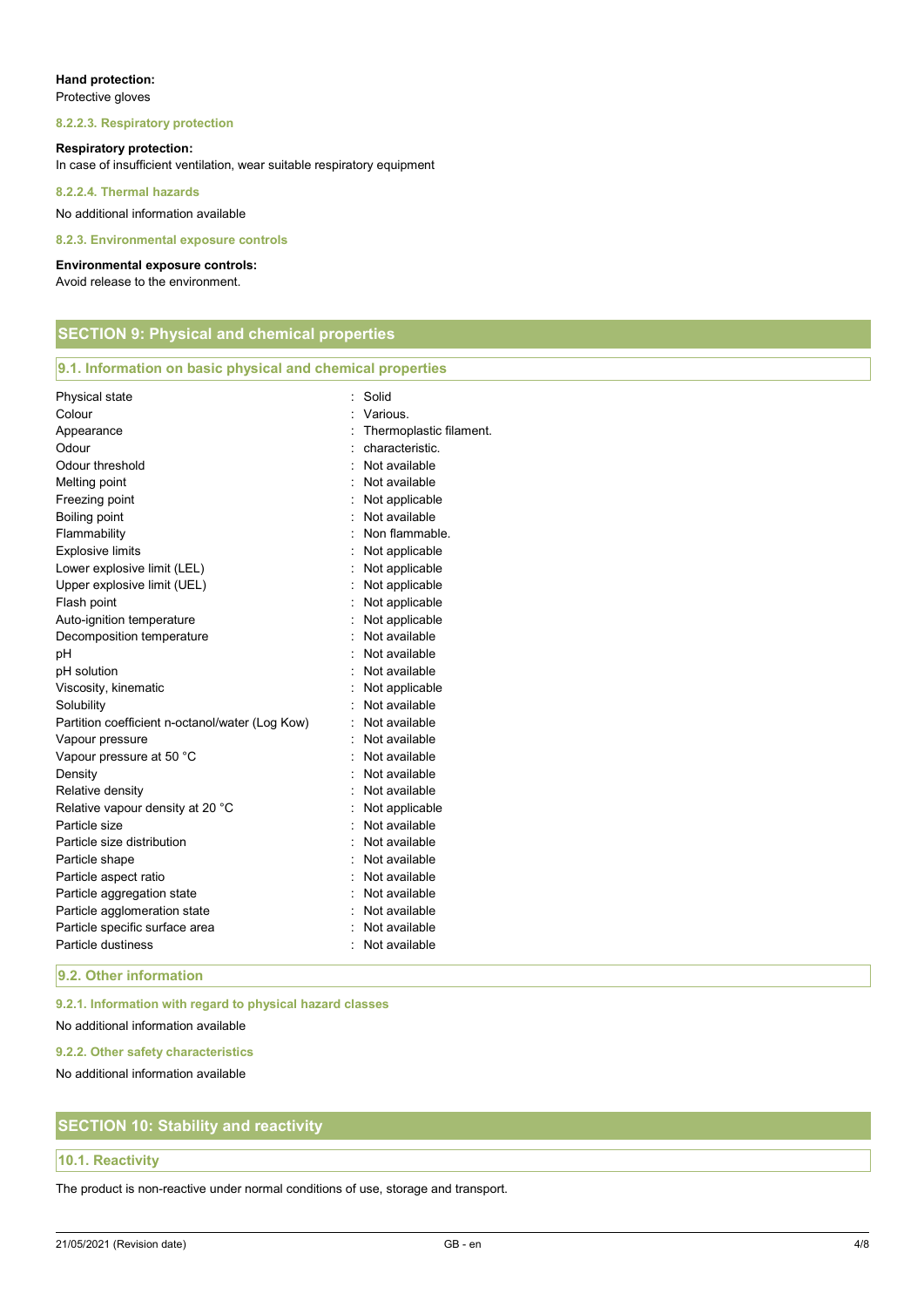**10.2. Chemical stability** 

Stable under normal conditions.

#### **10.3. Possibility of hazardous reactions**

No dangerous reactions known under normal conditions of use.

**10.4. Conditions to avoid** 

None under recommended storage and handling conditions (see section 7).

**10.5. Incompatible materials** 

No additional information available

**10.6. Hazardous decomposition products** 

Under normal conditions of storage and use, hazardous decomposition products should not be produced.

| <b>SECTION 11: Toxicological information</b> |                                                                                                                                                                                                |
|----------------------------------------------|------------------------------------------------------------------------------------------------------------------------------------------------------------------------------------------------|
|                                              | 11.1. Information on hazard classes as defined in Regulation (EC) No 1272/2008                                                                                                                 |
| Acute toxicity (oral)                        | Not classified                                                                                                                                                                                 |
| Acute toxicity (dermal)                      | Not classified                                                                                                                                                                                 |
| Acute toxicity (inhalation)                  | Not classified                                                                                                                                                                                 |
| Titanium dioxide (13463-67-7)                |                                                                                                                                                                                                |
| LD50 oral rat                                | > 5000 mg/kg bodyweight Animal: rat, Animal sex: female, Guideline: OECD Guideline 425<br>(Acute Oral Toxicity: Up-and-Down Procedure), Guideline: EPA OPPTS 870.1100 (Acute<br>Oral Toxicity) |
| Skin corrosion/irritation                    | Not classified<br>۰                                                                                                                                                                            |
| Serious eye damage/irritation                | Not classified                                                                                                                                                                                 |
| Respiratory or skin sensitisation            | Not classified                                                                                                                                                                                 |
| Germ cell mutagenicity                       | Not classified                                                                                                                                                                                 |
| Carcinogenicity                              | Not classified<br>۰.                                                                                                                                                                           |
| Reproductive toxicity                        | Not classified                                                                                                                                                                                 |
| STOT-single exposure                         | Not classified                                                                                                                                                                                 |
| STOT-repeated exposure                       | Not classified<br>٠                                                                                                                                                                            |
| Aspiration hazard                            | Not classified                                                                                                                                                                                 |
| colorFabb PETG Economy                       |                                                                                                                                                                                                |
| Viscosity, kinematic                         | Not applicable                                                                                                                                                                                 |
| 11.2. Information on other hazards           |                                                                                                                                                                                                |

#### No additional information available

| <b>SECTION 12: Ecological information</b>                    |                                                                                                                                               |
|--------------------------------------------------------------|-----------------------------------------------------------------------------------------------------------------------------------------------|
| 12.1. Toxicity                                               |                                                                                                                                               |
| Ecology - general                                            | : The product is not considered harmful to aquatic organisms nor to cause long-term adverse<br>effects in the environment.                    |
| Hazardous to the aquatic environment, short-term<br>(acute)  | : Not classified                                                                                                                              |
| Hazardous to the aquatic environment, long-term<br>(chronic) | : Not classified                                                                                                                              |
| Not rapidly degradable                                       |                                                                                                                                               |
| Titanium dioxide (13463-67-7)                                |                                                                                                                                               |
| LC50 - Fish [1]                                              | 155 mg/l Test organisms (species): other: Japanese Medaka                                                                                     |
| EC50 - Crustacea [1]                                         | 19.3 mg/l Test organisms (species): Daphnia magna                                                                                             |
| EC50 - Crustacea [2]                                         | 27.8 mg/l Test organisms (species): Daphnia magna                                                                                             |
| EC50 72h - Algae [1]                                         | > 100 mg/l Test organisms (species): Pseudokirchneriella subcapitata (previous names:<br>Raphidocelis subcapitata, Selenastrum capricornutum) |
| NOEC (chronic)                                               | $\geq$ 2.92 mg/l Test organisms (species): Daphnia magna Duration: '21 d'                                                                     |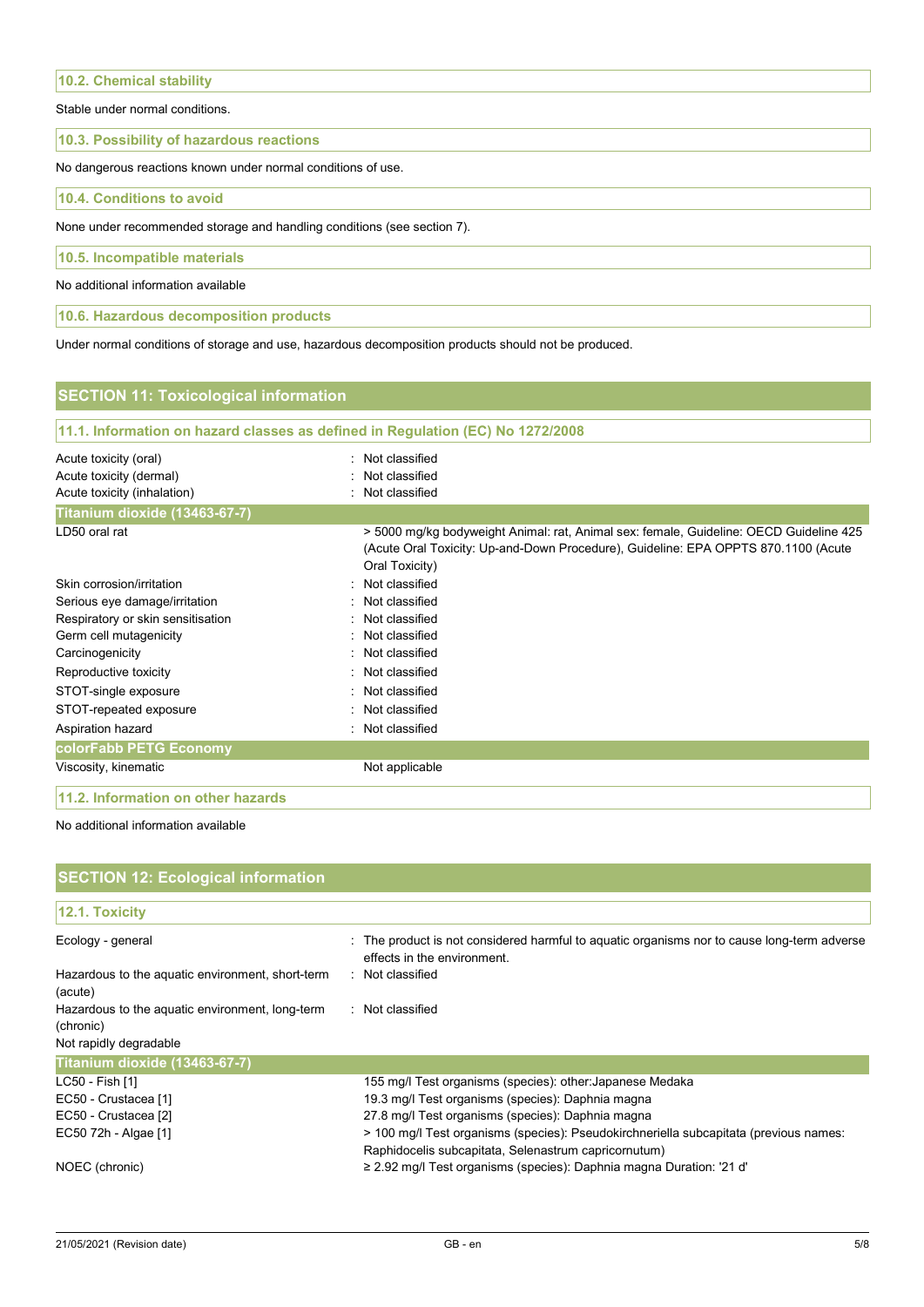| 12.2. Persistence and degradability      |
|------------------------------------------|
| No additional information available      |
| 12.3. Bioaccumulative potential          |
| No additional information available      |
| 12.4. Mobility in soil                   |
| No additional information available      |
| 12.5. Results of PBT and vPvB assessment |
| No additional information available      |
| 12.6. Endocrine disrupting properties    |
| No additional information available      |
| 12.7. Other adverse effects              |
| No additional information available      |
|                                          |

| <b>SECTION 13: Disposal considerations</b>                   |                                                                                                                                                                                                               |
|--------------------------------------------------------------|---------------------------------------------------------------------------------------------------------------------------------------------------------------------------------------------------------------|
| 13.1. Waste treatment methods                                |                                                                                                                                                                                                               |
| Waste treatment methods<br>European List of Waste (LoW) code | : Dispose of contents/container in accordance with licensed collector's sorting instructions.<br>: 15 01 10* - packaging containing residues of or contaminated by dangerous substances<br>16 01 19 - Plastic |

## **SECTION 14: Transport information**

## In accordance with ADR / IMDG / IATA / ADN / RID

| 14.1. UN number or ID number      |                                            |  |
|-----------------------------------|--------------------------------------------|--|
| UN-No. (ADR)                      | Not applicable                             |  |
| UN-No. (IMDG)                     | Not applicable                             |  |
| UN-No. (IATA)                     | Not applicable<br>$\overline{\phantom{a}}$ |  |
| UN-No. (ADN)                      | Not regulated                              |  |
| UN-No. (RID)                      | Not applicable<br>÷.                       |  |
| 14.2. UN proper shipping name     |                                            |  |
| Proper Shipping Name (ADR)        | Not applicable                             |  |
| Proper Shipping Name (IMDG)       | Not applicable                             |  |
| Proper Shipping Name (IATA)       | Not applicable                             |  |
| Proper Shipping Name (ADN)        | Not regulated<br>÷                         |  |
| Proper Shipping Name (RID)        | Not applicable                             |  |
| 14.3. Transport hazard class(es)  |                                            |  |
| <b>ADR</b>                        |                                            |  |
| Transport hazard class(es) (ADR)  | : Not applicable                           |  |
| <b>IMDG</b>                       |                                            |  |
| Transport hazard class(es) (IMDG) | : Not applicable                           |  |
| <b>IATA</b>                       |                                            |  |
| Transport hazard class(es) (IATA) | Not applicable<br>÷                        |  |
| <b>ADN</b>                        |                                            |  |
| Transport hazard class(es) (ADN)  | : Not regulated                            |  |
|                                   |                                            |  |
| <b>RID</b>                        |                                            |  |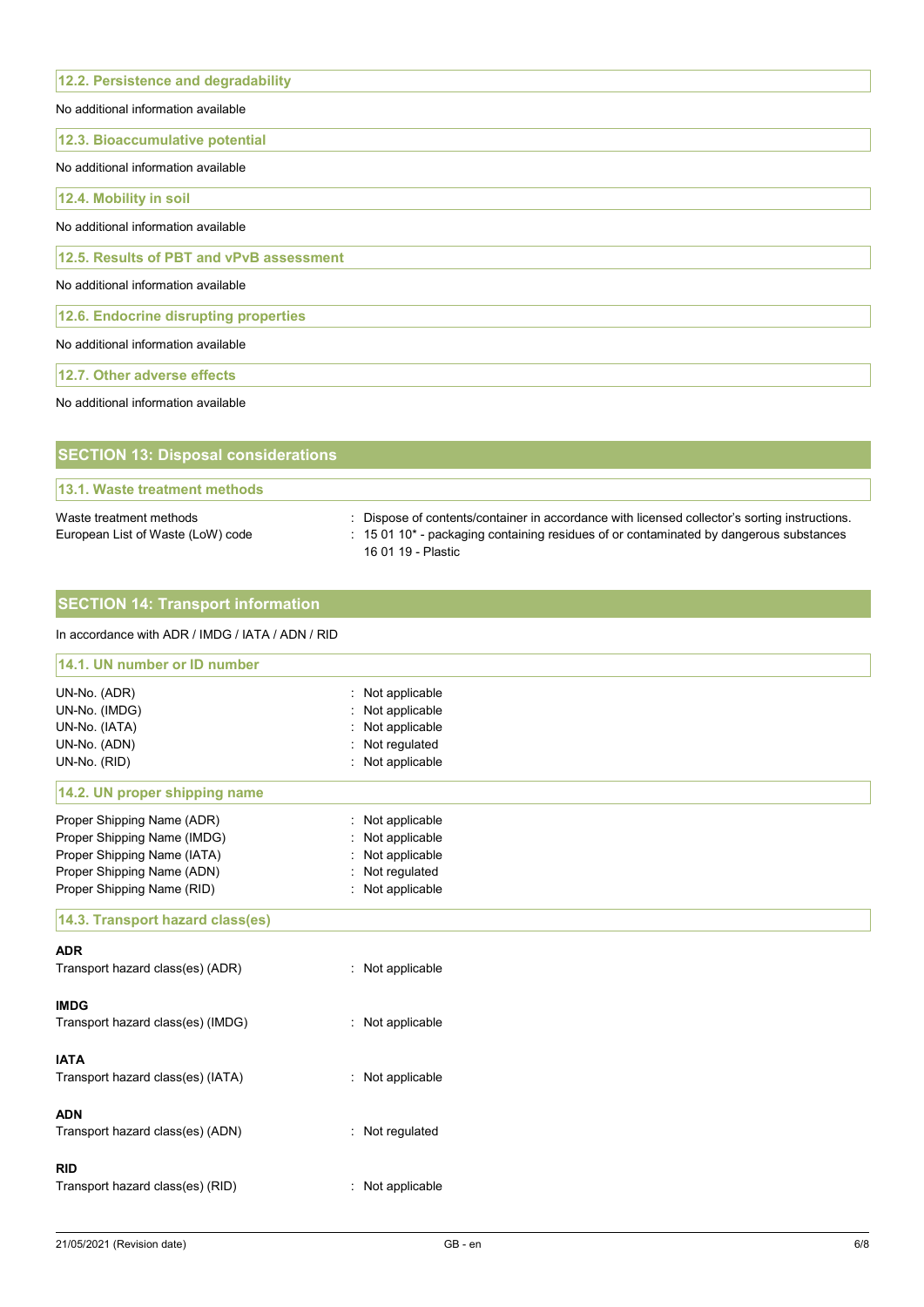| 14.4. Packing group           |                                          |
|-------------------------------|------------------------------------------|
| Packing group (ADR)           | : Not applicable                         |
| Packing group (IMDG)          | : Not applicable                         |
| Packing group (IATA)          | : Not applicable                         |
| Packing group (ADN)           | : Not regulated                          |
| Packing group (RID)           | : Not applicable                         |
| 14.5. Environmental hazards   |                                          |
| Dangerous for the environment | : No                                     |
| Marine pollutant              | : No                                     |
| Other information             | : No supplementary information available |

## **14.6. Special precautions for user**

**Overland transport** Not applicable

**Transport by sea** Not applicable

**Air transport** Not applicable

#### **Inland waterway transport** Not regulated

**Rail transport** Not applicable

**14.7. Maritime transport in bulk according to IMO instruments** 

Not applicable

## **SECTION 15: Regulatory information**

**15.1. Safety, health and environmental regulations/legislation specific for the substance or mixture** 

#### **15.1.1. EU-Regulations**

Contains no REACH substances with Annex XVII restrictions

Contains no substance on the REACH candidate list

Contains no REACH Annex XIV substances

Contains no substance subject to Regulation (EU) No 649/2012 of the European Parliament and of the Council of 4 July 2012 concerning the export and import of hazardous chemicals.

Contains no substance subject to Regulation (EU) No 2019/1021 of the European Parliament and of the Council of 20 June 2019 on persistent organic pollutants

**15.1.2. National regulations** 

No additional information available

**15.2. Chemical safety assessment** 

No chemical safety assessment has been carried out

## **SECTION 16: Other information**

| <b>Abbreviations and acronyms</b> |                                                                                                 |  |
|-----------------------------------|-------------------------------------------------------------------------------------------------|--|
| <b>ADN</b>                        | European Agreement concerning the International Carriage of Dangerous Goods by Inland Waterways |  |
| <b>ADR</b>                        | European Agreement concerning the International Carriage of Dangerous Goods by Road             |  |
| ATE                               | <b>Acute Toxicity Estimate</b>                                                                  |  |
| <b>BCF</b>                        | Bioconcentration factor                                                                         |  |
| <b>BLV</b>                        | Biological limit value                                                                          |  |
| <b>BOD</b>                        | Biochemical oxygen demand (BOD)                                                                 |  |
| <b>COD</b>                        | Chemical oxygen demand (COD)                                                                    |  |
| <b>DMEL</b>                       | Derived Minimal Effect level                                                                    |  |
| <b>DNEL</b>                       | Derived-No Effect Level                                                                         |  |